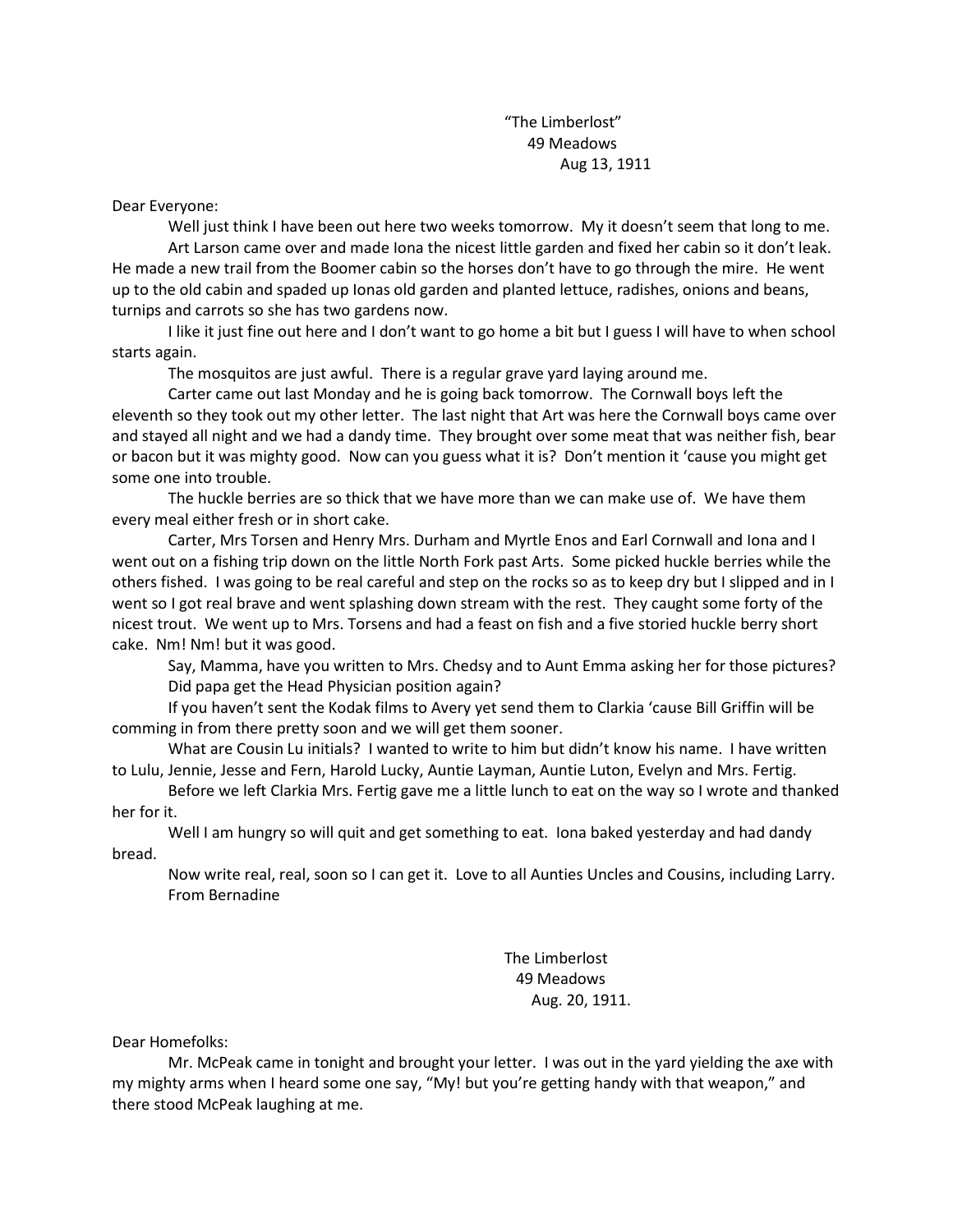We were the awfullest looking girls. I forgot it was Sunday and started to wash, so just put my clothes to soak. We got out of wood so Berna and I put on the oldest things we could find and hustled for wood. We were so dirty and horrid looking. McPeak thought we were tramps.

Ring nearly had a spasm when she saw a strange man coming to the door.

We have had some dandy rains on my gardens. Every thing is up. It if continues to grow so rapidly in the next three weeks I'll have fresh vegetables enough to flood the market and oh! the navy beans! I'll have enough to float the U.S. Navy. I had most of the garden at the old cabin planted in beans. I had more beans on hand than potatoes, and every bean came up.

Bernadine and I have been fixing the cabin up. We look real swell. I'd give any thing for some good late Kodak films to take pictures here before I come in. 3 ¼ by 4 ¼

Art Larson went to Clarkia and got the mail for us. Myrtle and I took Hansens old horse "Billy" over to Hansen's for Art. He was packed and a great looking pack it was. We came swinging down the hill to Hanzens, with a truly mountain stride when we stopped short to look directly into a kodak, two kodaks in fact. We had called from the top of the hill and Hanzen and Mr. Rock were ready for us with the kodaks as we entered the clearing. We had a fine visit with Mr. Rock and his fellow Ranger. (don't know his name) He expects Mr. Spaulding in some time this week but says he will not be in to any inspecting at all.

Now, as to coming out. You have my letter, by this time, stating that we are going to stay in until time to come out for school, I expect. So here we stay?

If you hear from the gv't before that time, bring a man and come in, or send him in. I'd like some one to stay with me if it is possible to get some one for a time. That is, if I have a man in here. I thought of Olive Handlin the other day and wondered if she could come after Berna went home.

If you don't hear from Washington before time to come in for school send in for us any time that you think best, but better for us between the third and the seventh or eighth of Sept. We will always have things ready to leave on a short notice. If we only had another horse we could come out ourselves and wouldn't have to be sent for. There might be such a thing that we could Art's horse or Hanzens, but you see we have no way of getting it back to them, and they will be packing and need them. If such a thing should be possible I'll write and let you know in time before hand.

I'll just have Bernadines things to bring out, unless you think it best for me to bring out my best blankets etc. to Clarkia. I don't hardly believe it necessary, but if I should come out for good soon, what should I bring out. If I knew any way soon I could sell my stove and a number of things to Art. Would you bring in any of those little cooking pans?

Mrs. McBryde wrote me that she might come out and see me for a time if she could get some of you folks to come with her. How I wish you could. Do you suppose you could ride it in if you came through in one day. We make it through nicely if we start early.

How I wonder what dress you sent me!!!?? My freshly burned face and heavy shoes and no hat would look funny with a white serge suit wouldn't it? ha! ha!

Give Aunt May Hannah and Mrs. Swadner and Mrs Owings etc all my love and if you darest do it a great big hug.

I expect Marjorie is having the time of her life in Spokane. Does she draw pictures on her letters from there?

Mrs. Durham is much better. She can eat some now and is improving rapidly "Thanks" to Lydia Pinkham. They have never heard a word from the land office, nor rec'd notice of the date of proof. Isn't that a strange state of affairs? We saw five or six birds out by the spring last night but were so surprised didn't get any of them. We were on our way to the house from huckleberrying and didn't have the gun. Berna had one tree'd and nearly barked her head off trying to make Ring understand and bark, but Ring was too late to see or scent them and acted as if she thought Berna crazy. She went crazy herself after she discovered what was wanted.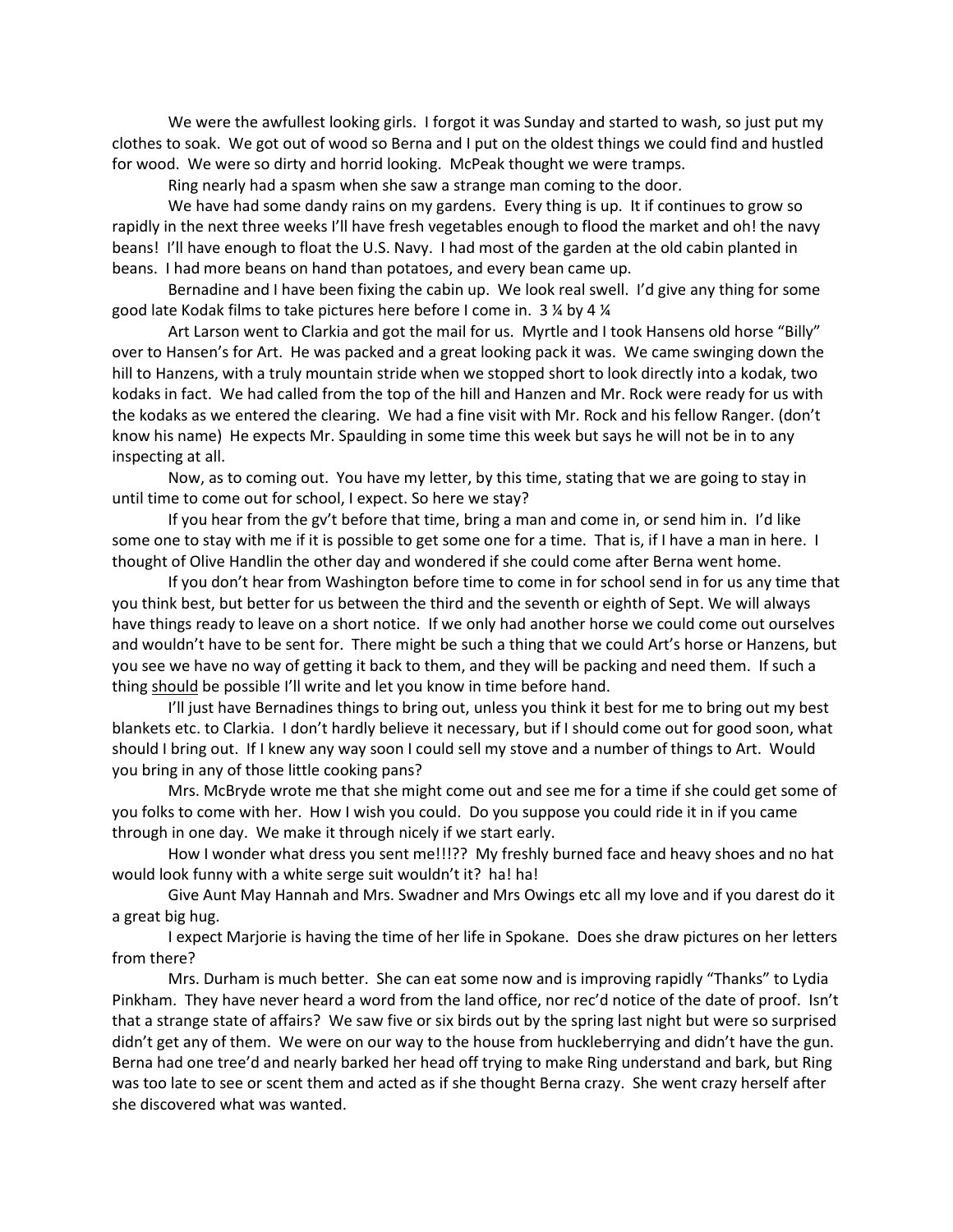Well write soon, either or both Avery or Clarkia. The boys will be back and forth to Avery and Mr. Cooper and Mrs Taylor will be in from Clarkia.

Lovingly Iona

If I get any mail forward it out here 'cause I want it until I go in.

"The Limberlost" 49 Meadows Aug 20, 1911

Dear Mamma and Daddie

Well! mabye you think there weren't two surprised girlies this afternoon when Mr. McPeak walk up to the door and told Iona he had her death warrant. We had been washing and were togged in in all the old awful looking things we could find. Iona was out in the yard splitting wood and up walked Mr. McPeak with your letters. Iona ask him why he did not call and he told her he liked to see her swing the ax too well for that. He is going to stay here tonight and go back tomorrow.

Art Larson went out to Clarkia on Pat and got us some sugar and butter and brought the mail in to us. I got a letter from Carrie and two from Catherine. One of Catherines had gone back to Indiana and then way out here. I suppose Carrie is back by this time. She said she had been over to see Lulu.

We had the best time while the Cornwall boys were in here. I wish one of them would come in for us 'cause we know them so well.

My but the huckle berries are thick out here. There are so many and we have had so many that I am getting kind of tired of them.

If we just had some jars we could can all we could get out. Mrs Durham had quite a few jars and she gave Iona one to fill and take out.

Iona's spring was getting so muddy that the water didn't taste good so we dug it all out and sanded the bottom and now it is just dandy.

Mamma won't you send out some Kodak films because I haven't had my picture taken and Iona wants some taken of herself. It is an Eastman 3 % by 4 % get a couple of rolls of twelves and send one to Clarkia and one to Avery because Art goes to Avery in about a week and Cooper comes in here in a week. If you could give both of the rolls to Cooper to bring in from there then we could surely get them before we go out.

Iona's garden is about two inches high now. It rained last night and this morning you could just see it grow. We woke up when it was raining to find our feet getting wet. The cabin had sprung a new leak and we therefore had to change our abode.

Cora and Mrs. Hanzen are coming over tomorrow if it quits raining and stay a day with us.

We were going to send mail out by Carter. He was going to leave at seven and we were going to get up at four and take it over but we didn't wake up until after eight so Art took it out the next day to Clarkia.

Mamma will you have my light coat dry cleaned at the laundry so I will have something clean to wear?

Say did you send Aunt Abigal a picture of the Methodist Church as you promised? I haven't embroidered any at all yet. We have either had company or else we had something else to do. We made a very necessary unmentional the other day. Iona spent her evening making the seat nice and smooth with a knife? Do you get it?

Now write real soon. The Idaho paper looked mighty good to us.

With Love